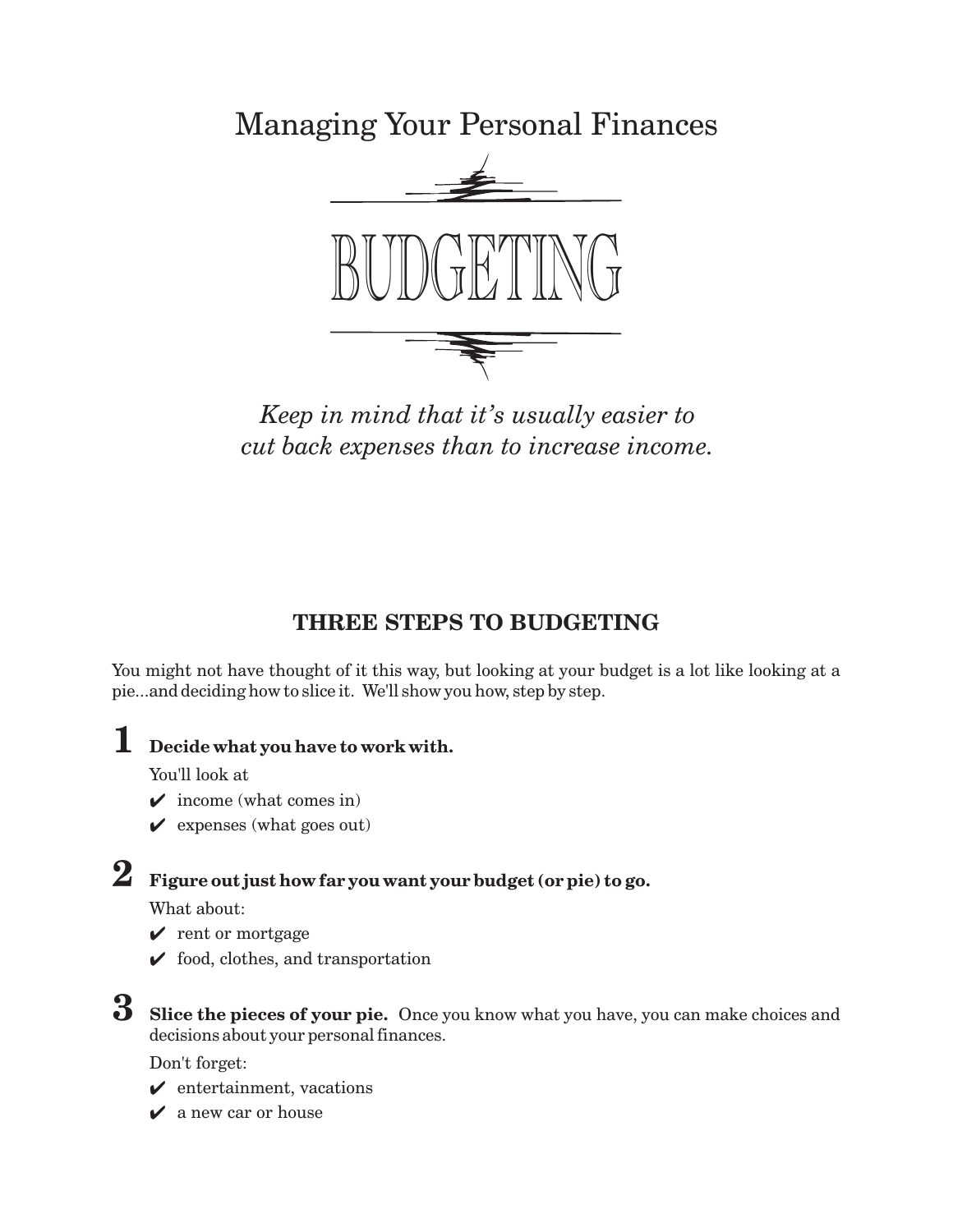#### **GETTING STARTED**

We've included a monthly work sheet for you, with two basic sections: INCOME and EXPENSES.

First, include the amounts you know to be true now, in the "current column". Then read through the OPTIONS and DECISIONS sections to see how you might make changes for the revised budget column.

As you get started, remember these important tips:

- \* Include as much information as you can on the work sheets. Don't leave anything out, no matter how small it may seem!
- \* Most people find it easier to manage money monthly rather than annually.
- \* Divide annual income (minus taxes and deductions) and expenses (like car insurance) by 12 to get a monthly figure.
- Some expenses (like heating bills) will change throughout the year, so use a monthly average.

#### **INCOME**

Let's start with CURRENT INCOME. Be sure you include all sources of income - but only the money you're sure you'll receive. Don't forget to subtract taxes and other deductions.

| <b>INCOME</b>       |                |                |  |  |  |
|---------------------|----------------|----------------|--|--|--|
|                     | <b>CURRENT</b> | <b>REVISED</b> |  |  |  |
| Take-home pay       | \$             | \$             |  |  |  |
| Overtime            | \$             | \$             |  |  |  |
| <b>Tips</b>         | \$             | \$             |  |  |  |
| Other               | \$             | \$             |  |  |  |
| Other               | \$             | \$             |  |  |  |
| <b>Total Income</b> | \$             | \$             |  |  |  |

#### **MONTHLY BUDGET WORK SHEET**

*"The most important thing to remember about budgeting is to include as much information as you can, so that you can prepare and plan!"*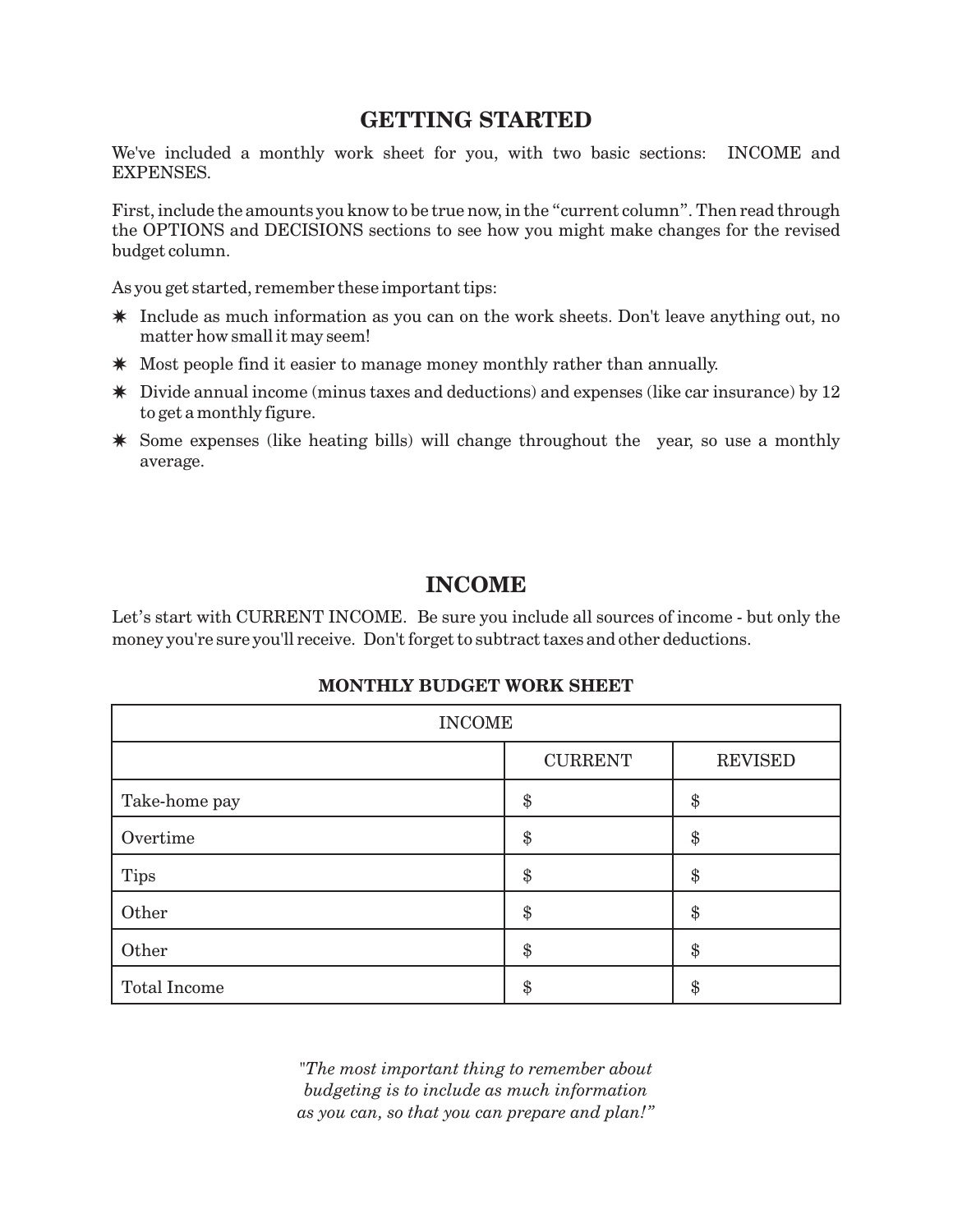### **EXPENSES**

Next is CURRENT EXPENSES. Including all of your expenses is very important in helping you understand where you spend your money. The percentages below represent the recommended percentage of your total income. For example, if you take home \$1,000 per month, you should only spend \$350.00 per month on Housing. This is especially helpful for individuals just starting out. It helps you to determine what you can spend.

| <b>EXPENSES</b>                      |                |                |                              |                |                |  |
|--------------------------------------|----------------|----------------|------------------------------|----------------|----------------|--|
|                                      | <b>CURRENT</b> | <b>REVISED</b> |                              | <b>CURRENT</b> | <b>REVISED</b> |  |
| HOUSING $(35\%)$                     |                |                | <b>CREDIT CARDS</b>          |                |                |  |
| rent or mortgage                     | \$             | \$             | (3%)                         |                |                |  |
| maintenance &                        |                |                |                              | \$             | \$             |  |
| repairs                              | \$             | \$             |                              | \$             | \$             |  |
| property taxes                       |                |                |                              | \$             | \$             |  |
| & insurance<br>cable TV bill         | \$             | \$             |                              | \$             | \$             |  |
|                                      | \$             | \$             |                              |                |                |  |
| electric/gas/water/<br>trash bills   | \$             | \$             |                              | \$             | \$             |  |
| phone bill                           | \$             | \$             | <b>MISCELLANEOUS</b><br>(8%) |                |                |  |
| FOOD (12%)                           |                |                | hobbies/sports               |                |                |  |
| groceries/snacks                     | \$             | \$             | (equipment,                  |                |                |  |
| eating out                           | \$             | \$             | memberships)                 | \$             | \$             |  |
|                                      |                |                | papers/books/movies          | \$             | \$             |  |
| PERSONAL (4%)<br>clothes/toiletries/ |                |                | magazines/videos/CD's        | \$             | \$             |  |
| hair care                            | \$             | \$             | vacations                    | \$             | \$             |  |
| laundry/dry cleaning                 | $\$\$          | \$             | charity                      | \$             | \$             |  |
|                                      |                |                | education (tuition,          |                |                |  |
| <b>TRANSPORTATION</b>                |                |                | books)                       | \$             | $\$\$          |  |
| (17%)                                |                |                | gifts (birthdays,            |                |                |  |
| car payment                          | \$             | \$             | holidays)                    | \$             | \$             |  |
| repairs/maintenance                  | \$             | \$             | pets (food and care)         | \$             | \$             |  |
| gas/parking                          | \$             | \$             | Other                        |                |                |  |
| insurance/taxes/<br>licenses         | \$             | $\$\$          |                              | \$             | $\$\$          |  |
|                                      |                |                |                              |                |                |  |
| <b>HEALTH</b> $(10\%)$               |                |                |                              | \$             | \$             |  |
| medical insurance/                   |                |                |                              | \$             | $\$\$          |  |
| doctors                              | \$             | \$             |                              | \$             | $\$\$          |  |
| prescriptions                        | \$             | \$             |                              |                |                |  |
| dentist/eyecare                      | \$             | \$             | SAVINGS (8%)                 | \$             | \$             |  |
| TOTAL COLUMN 1                       | \$             | \$             | TOTAL COLUMN 2               | \$             | $\$\$          |  |

#### **MONTHLY BUDGET WORK SHEET**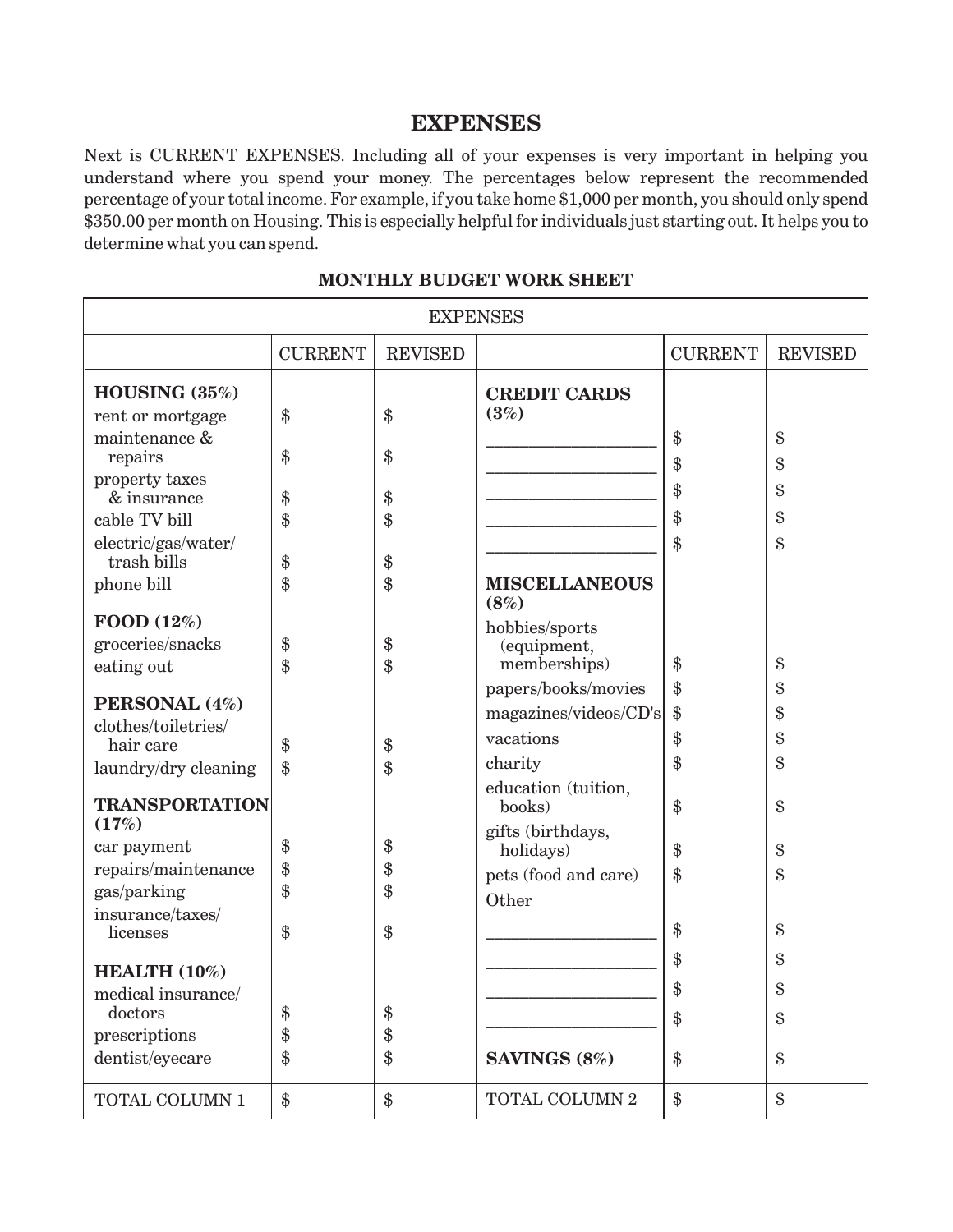#### *TOTAL MONTHLY INCOME -TOTAL MONTHLY EXPENSES Equal, less or more?*

|                                       | <b>CURRENT</b> | <b>REVISED</b> |
|---------------------------------------|----------------|----------------|
| <b>TOTAL INCOME</b>                   | \$             | \$             |
| Less Expenses<br>Column 1<br>Column 2 |                | \$.<br>\$.     |
| Equal, less, or more?                 | \$             | \$             |

## **THE MOMENT OF TRUTH**

ARE YOUR EXPENSES AND INCOME EQUAL? You may be getting by living paycheck-topaycheck. *But what about sudden and unexpected expenses or needs?* How can you begin a regular savings plan? How do you get started? See our SAVINGS booklet, which is designed to help you.

ARE YOUR EXPENSES <u>LESS</u> THAN YOUR INCOME? Great, you are careful with your money! Our SAVINGS booklet can help you learn how to start a savings plan, set and achieve goals, and make your money work for you!

ARE THE AMOUNTS EQUAL, BUT ONLY BECAUSE YOU USE <u>CREDIT</u>? Are you making ends meet because you're regularly using credit for what you need and want? Maybe you're only making the minimum payments each month. You may need to look at how you use credit. Our CREDIT booklet can help you!

ARE YOUR EXPENSES <u>MORE</u> THAN YOUR INCOME? You could be headed for disaster! You will need to cut your expenses before you get behind or into too much debt.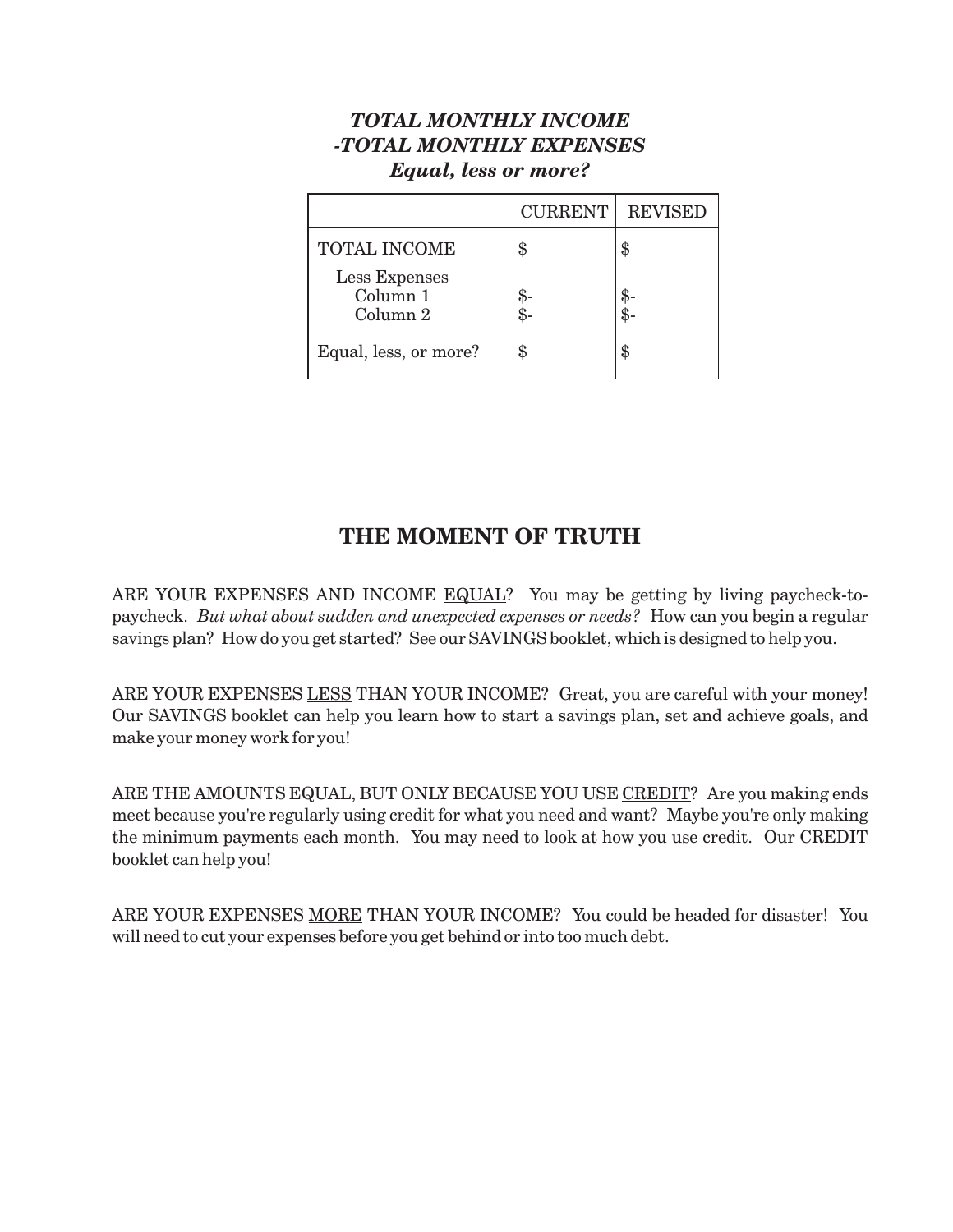Now you can look at some OPTIONS....

## **OPTIONS**

After completing the worksheet you will be able to see how and where your money is currently being spent. You may also have some questions!

- $\heartsuit$  Do you have enough money to pay your expenses?
- $\Rightarrow$  How do you use credit?
- $\heartsuit$  Would more income help, even for six months or a year?
- $\heartsuit$  Would you like to save for a vacation?
- $\heartsuit$  Will you need a different car in a few years?

HOW CAN YOU INCREASE YOUR INCOME? If you need a bigger piece of pie, can you work more and receive overtime pay at your job for the next month or two? Are you able to consider a second job for six months or a year?

> *"Keep in mind that it's usually easier to cut back expenses than to increase income."*

HOW CAN YOU DECREASE YOUR EXPENSES? Let's call it "dieting" as a way to balance the budget and live within your means. Spending less is something all of us can learn to do. Let's look at some ways to cut expenses.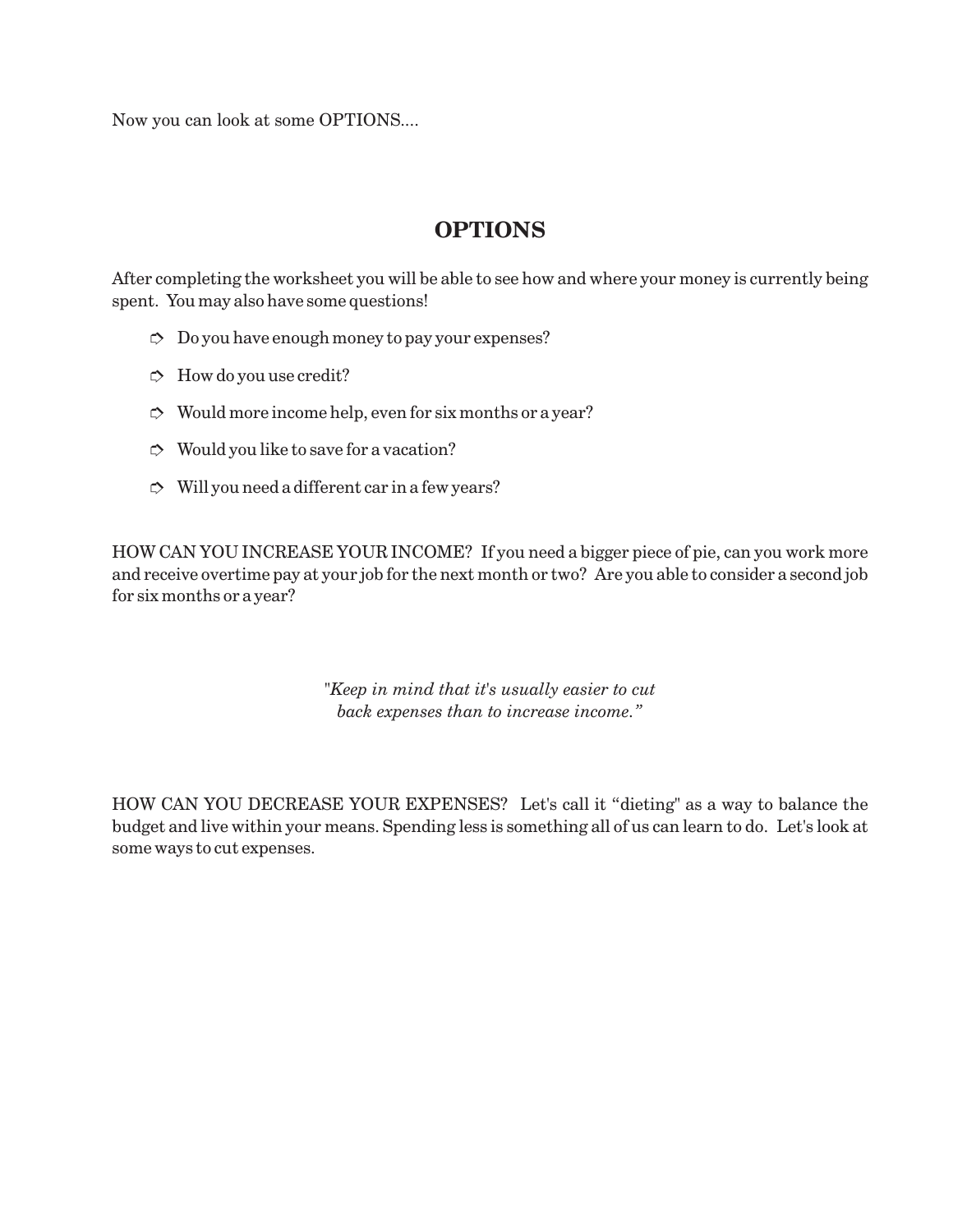## **CUTTING EXPENSES**

Begin by separating your expenses into two categories:

- Must-spend items (rent or mortgage, car, utilities, debt and food);
- Can-cut items (entertainment, total groceries, telephone services, eating out and clothes).

It may be harder to cut back on fixed, must-spend items in your budget like housing, so let's look at the can-cut category first. Here are some ideas to consider:

#### CAN-CUT CATEGORY

- Eating out: Could you bring your lunch to work and eat dinner out less often?
- Car Pooling: Riding with a friend or co-worker could save on transportation costs.
- Managing cash: Keep track of what you use your cash for.
- Telephone: Consider a cheaper long distance provider, or removing non-critical local features..
- Clothes: Are you careful about what you buy and how much you spend?
- Vacations: You may be able to save by taking several smaller vacations.
- Cable: Evaluate removing it or changing your package.

#### **DECISIONS**

WHAT ABOUT CREDIT? What about the amount you might be spending on monthly payments for credit obligations, beyond house or car payments?

Using credit is not a bad thing, but it is important to understand how much debt and interest really cost over a period of time. Knowing how much debt you can afford is also a key factor in budgeting.

Your local banker can help identify ways to consolidate your debts or change your payment obligations to fit better within your income.

Now let's look at some possibilities to cut back in your must-spend category.

#### MUST SPEND CATEGORY

- **\*** Buying or leasing a car If you're thinking about buying a car, should you buy a new or used one? What about leasing? How could you reduce the amount of your monthly payments? Have you looked at different insurance options?
- $\bullet$  **Owning or renting a home** If you rent, could you move to a less expensive apartment or home? If you own a home, maybe you could talk to your banker about re-financing. Depending on interest rates for mortgages, you may be able to reduce your monthly house payments.